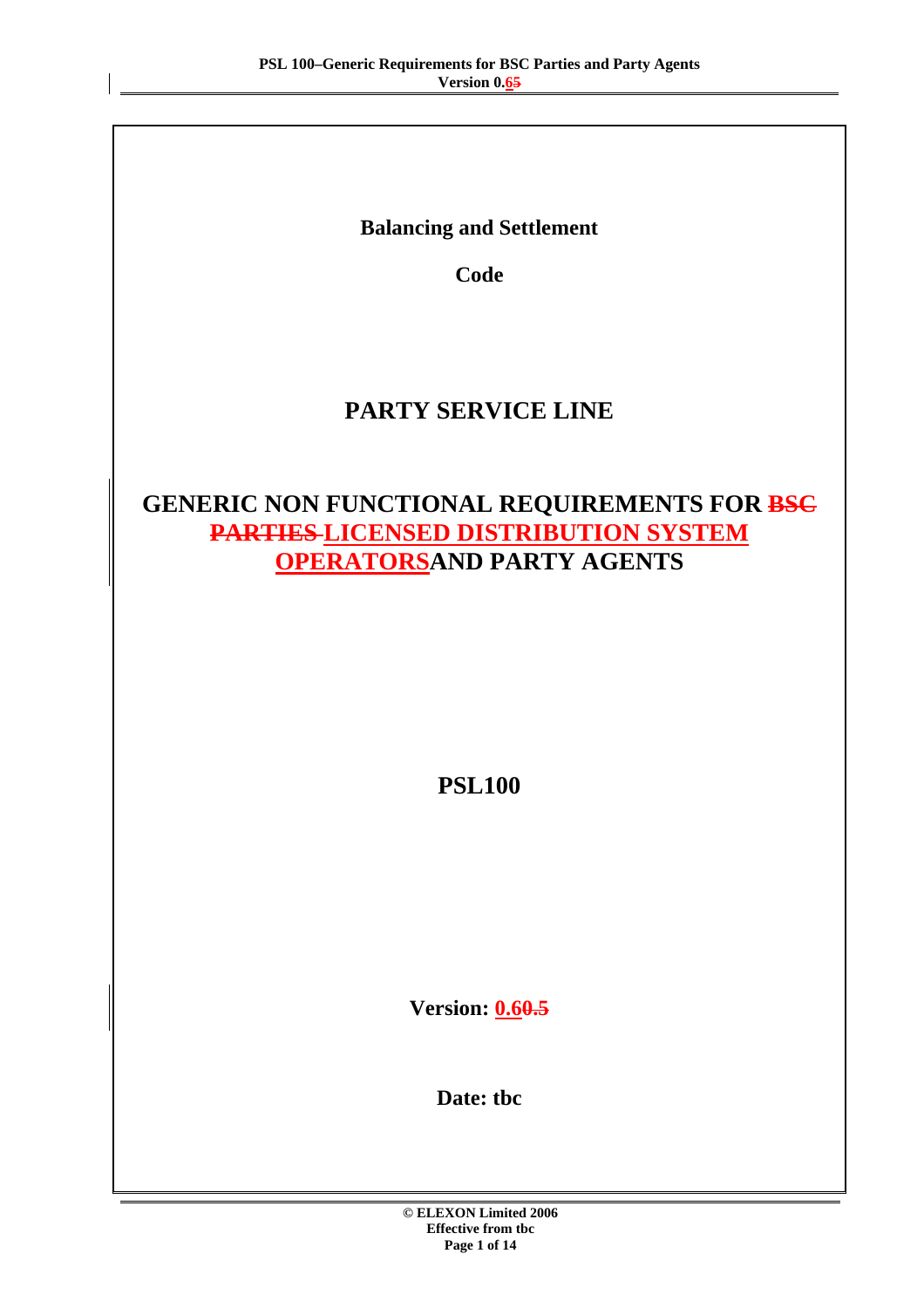## **Party Service Line 100**

- 1. Reference is made to the Balancing and Settlement Code (the BSC) for the Electricity Industry in Great Britain and, in particular, to the definition of "Party Service Line".
- -2. This is Party Service Line PSL 100, Version 0.60.5 relating to generic requirements for the following: Suppliers;
	- Licensed Distribution System Operators (LDSOs);
	- Unmetered Supplies Operators (UMSOs);
	- Supplier Meter Registration Services (SMRSs)
	- Data Aggregators (Half Hourly and Non-Half Hourly) (NHHDAs and NHHHAs);
	- Data Collectors (Half Hourly and Non-Half Hourly) (NHHDCs and NHHHCs);
	- Supplier Volume Allocation Meter Operator Agents (Half Hourly and Non-Half Hourly) (SVA MOAs);
	- Central Volume Allocation Meter Operator Agents (CVA MOAs); and
	- Meter Administrators (MAs).
- 3. This PSL is effective from [TBC].
- 4. This PSL has not been approved by the Panel.

*Intellectual Property Rights, Copyright and Disclaimer - The copyright and other intellectual property rights in* this document are vested in ELEXON or appear with the consent of the copyright owner. These materials are made available for you for the purposes of your participation in the electricity industry. If you have an interest in the electricity industry, you may view, download, copy, distribute, modify, transmit, publish, sell or create derivative works (in whatever format) from this document or in other cases use for personal academic or other non-commercial purposes. All copyright and other proprietary notices contained in the document must be retained on any copy you make.

All other rights of the copyright owner not expressly dealt with above are reserved.

No representation, warranty or guarantee is made that the information in this document is accurate or complete. While care is taken in the collection and provision of this information, ELEXON Limited shall not be liable for any errors, omissions, misstatements or mistakes in any information or damages resulting from the use of this information or action taken in reliance on it.

For and on behalf of the Panel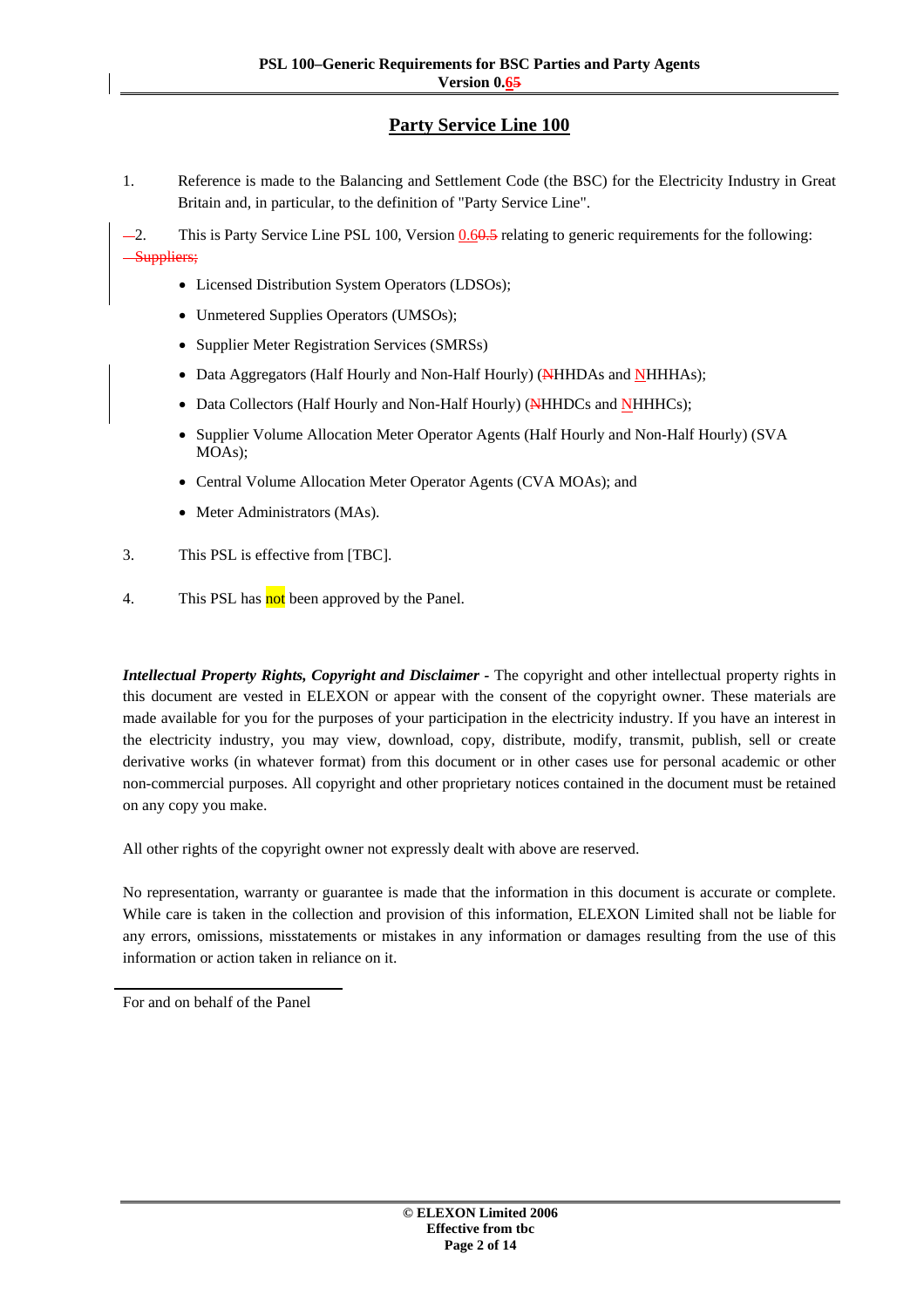## **Amendment record**

| <b>Date</b> | <b>Version</b> | <b>Description of Changes</b>                                                                         | <b>Changes included</b>                                              | Panel ref     |
|-------------|----------------|-------------------------------------------------------------------------------------------------------|----------------------------------------------------------------------|---------------|
| 18/10/06    | 0.1            | New Document                                                                                          | Initial Draft for peer<br>review                                     | N/A           |
| 28/11/06    | 0.2            | Updated with comments from peer<br>review                                                             | draft<br>Second<br>for<br><b>ELEXON</b><br>internal<br>review        | N/A           |
| 08/12/06    | 0.3            | Updated with comments from internal<br><b>ELEXON</b> review                                           | Third<br>draft<br>for<br>industry review                             | <b>CPC594</b> |
| 09/01/07    | 0.4            | Updated with comments from first<br>external Impact Assessment and legal<br>review                    | Fourth<br>draft<br>for<br>second<br>internal<br><b>ELEXON</b> review | N/A           |
| 31/01/07    | 0.5            | Updated with comments from second<br>internal ELEXON review                                           | Fifth<br>draft<br>for<br>second<br>external<br>impact assessment     | <b>CPC596</b> |
| 08/03/07    | 0.6            | Updated with comments from the<br>second external Impact Assessment and<br>based on SVG/ISG comments. | Sixth draft for third<br>external<br>impact<br>assessment            |               |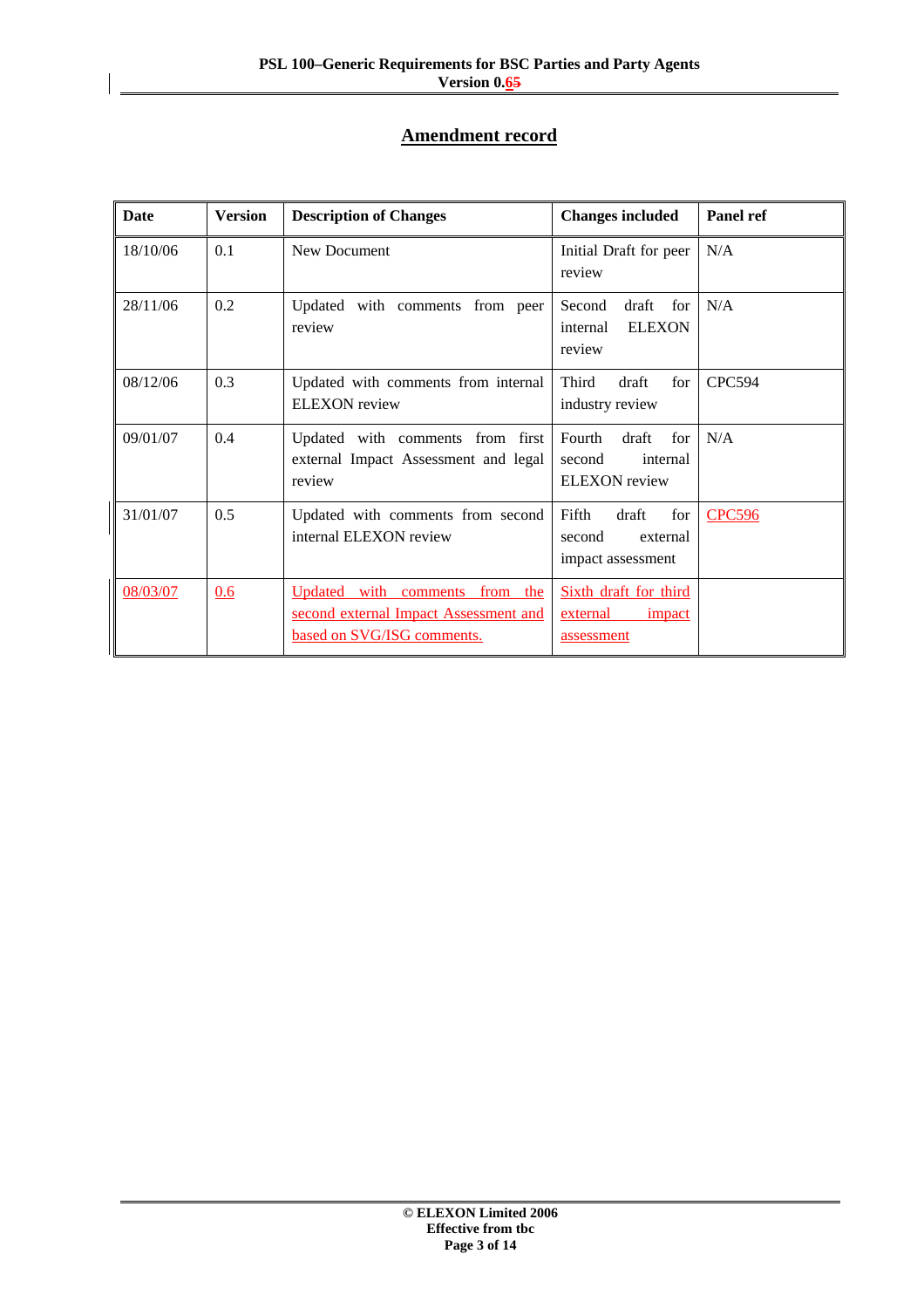# **Contents**

| 1    |  |
|------|--|
| 1.1  |  |
| 1.2  |  |
| 1.3  |  |
| 2    |  |
| 2.1  |  |
| 2.2  |  |
| 2.3  |  |
| 3    |  |
| 3.1  |  |
| 3.2  |  |
| 3.3  |  |
| 3.4  |  |
| 4    |  |
| 4.1  |  |
| 4.2  |  |
| 5    |  |
| 5.1  |  |
| 5.2  |  |
| 5.3  |  |
| 5.4  |  |
| 5.5  |  |
| 6    |  |
| 6.1  |  |
| 6.2  |  |
| 7    |  |
| 7.1  |  |
| 7.2  |  |
| 8    |  |
| 8.1  |  |
| 9    |  |
| 9.1  |  |
| 10   |  |
| 10.1 |  |
| 10.2 |  |
| 10.3 |  |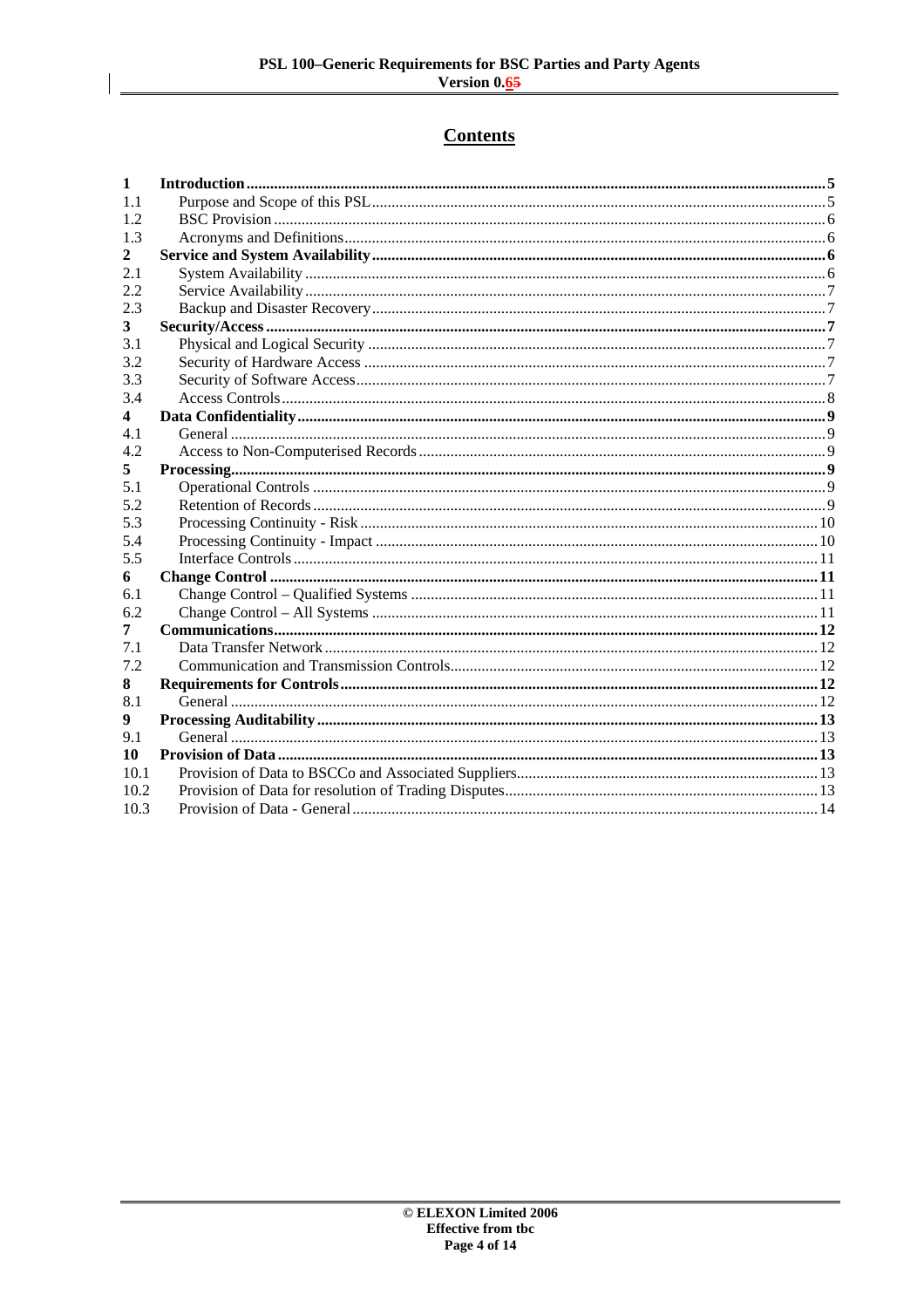## <span id="page-4-0"></span>**1 INTRODUCTION**

## **1.1 Purpose and Scope of this PSL**

1.1.1 This PSL defines the non-functional requirements that Suppliers, Supplier Agents, LDSOs and CVA MOAs shall comply with to fulfil their functions under the BSC. In this PSL certain common responsibilities and obligations are expressed to be undertaken by all of the following Market Participants (except where stated otherwise):

•Suppliers,

- SVA HH MOAs;
- SVA NHH MOAs;
- NHHDCs:
- HHDCs:
- NHHDAs;
- HHDAs;
- MAs:
- LDSOs;
- SMRSs;
- UMSOs; and
- CVA MOAs;
- 1.1.2 The Supplier which appointed the relevant Supplier Agent (in this PSL, the "Associated Supplier") shall be responsible for every act, breach, omission, neglect and failure of such Supplier Agent (in relation to that Supplier) and shall procure compliance by such Supplier Agent, with the relevant provisions of the BSC and Code Subsidiary Documents (CSDs); and ensure the performance of those responsibilities obligations and may, if permitted to do so by the terms of the BSC, itself perform such responsibilities and obligations instead.<sup>[1](#page-4-1)</sup>
- 1.1.3 The Registrant which appointed the CVA MOA (in this PSL, the "Associated Registrant") shall be responsible for every act, breach, omission, neglect and failure of such Party Agent (in relation to that Registrant) and shall procure compliance by such Party Agent, with the relevant provisions of the BSC and CSDs; ensure the performance of those responsibilities and obligations and may, if permitted to do so by the terms of the BSC, itself perform such responsibilities and obligations instead.
- 1.1.4 In this PSL, a reference to a person appointed by an Associated Supplier includes a reference to a person appointed by someone other than the Associated Supplier to perform the relevant functions in relation to a SVA Metering System for which the Associated Supplier is responsible<sup>1</sup>.
- 1.1.5 For the purposes of this PSL, Suppliers, Supplier Agents, LDSOs, (including when acting in their capacity as UMSO) and CVA MOAs will be referred to as "Market Participants".

-

<span id="page-4-1"></span>This paragraph is not applicable to CVA MOAs.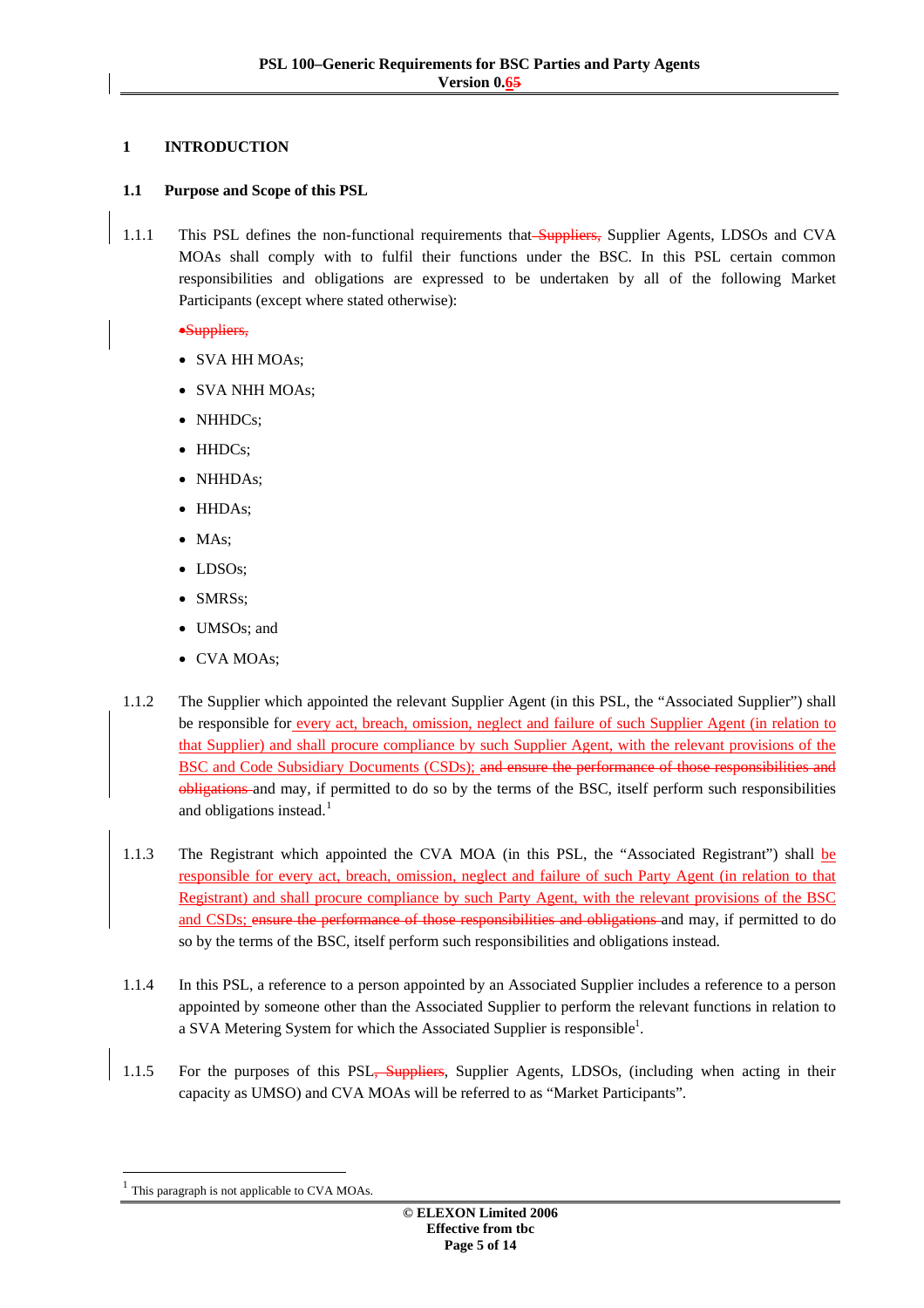<span id="page-5-0"></span>1.1.6 The Market Participant shall perform the responsibilities and obligations set out in this PSL in relation to each SVA and CVA Metering System to which it is appointed or responsible for.

## **1.2 BSC Provision**

1.2.1 If the provisions of this PSL are inconsistent with the provisions of the BSC, the provisions of the BSC shall prevail to the extent of such inconsistency.

| 1.3<br><b>Acronyms and Definitions</b> |  |
|----------------------------------------|--|
|----------------------------------------|--|

| <b>Acronym / Term</b> | <b>Definition</b>                         |
|-----------------------|-------------------------------------------|
|                       |                                           |
| <b>BSC</b>            | Balancing and Settlement Code             |
| <b>BSCCo</b>          | Balancing and Settlement Code Company     |
| <b>BSCP</b>           | Balancing and Settlement Code Procedure   |
| CP                    | <b>Change Proposal</b>                    |
| <b>CSD</b>            | Code Subsidiary Document                  |
| <b>CVA</b>            | <b>Central Volume Allocation</b>          |
| <b>HHDA</b>           | Half Hourly Data Aggregator               |
| <b>HHDC</b>           | Half Hourly Data Collector                |
| <b>LDSO</b>           | Licenseed Distribution Ssystem Operator   |
| <b>MA</b>             | Meter Administrator                       |
| <b>MOA</b>            | Meter Operator Agent                      |
| <b>NHHDA</b>          | Non-Half Hourly Data Aggregator           |
| <b>NHHDC</b>          | Non-Half Hourly Data Collector            |
| <b>PSL</b>            | Party Service Line                        |
| <b>SMRS</b>           | <b>Supplier Meter Registration System</b> |
| <b>SVA</b>            | <b>Supplier Volume Allocation</b>         |
| <b>SVAA</b>           | <b>Supplier Volume Allocation Agent</b>   |
| <b>UMSO</b>           | <b>Unmetered Supplies Operator</b>        |

1.3.1 Other acronyms and defined terms used in this PSL which are not defined shall have the meaning given to them in Section X of the BSC.

## **2 SERVICE AND SYSTEM AVAILABILITY**

#### **2.1 System Availability**

2.1.1 The Market Participant shall ensure that its systems availability is such that data is capable of being delivered within the timescales specified in the BSC and other Code Subsidiary Document (CSDs), without detriment to the quality of the data delivered.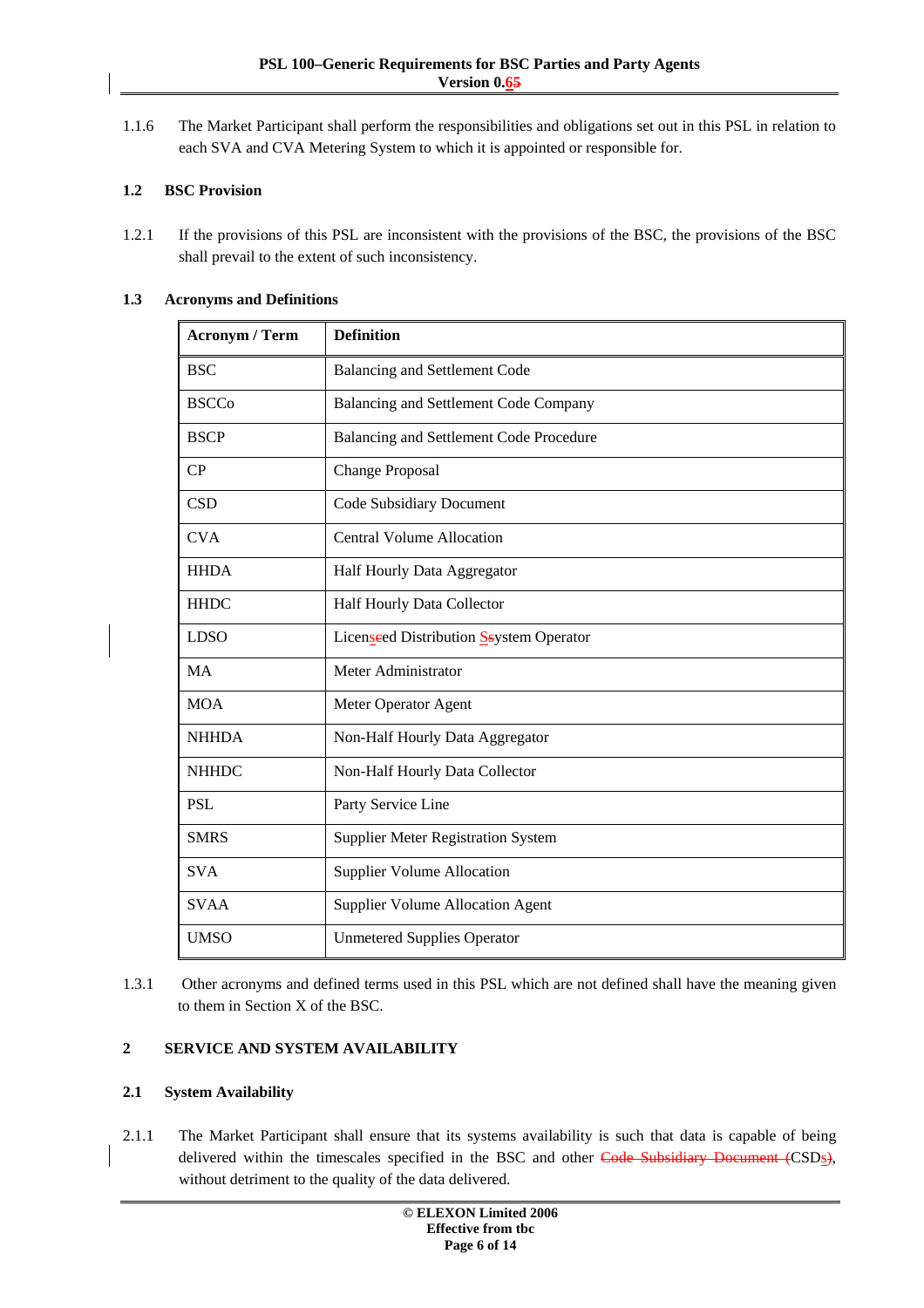## <span id="page-6-0"></span>**2.2 Service Availability**

2.2.1 The Market Participant shall ensure that all the services described in the BSC and CSDs are performed by it in accordance with Good Industry Practice. In particular services shall be performed in a manner and within suitable time periods to allow other Market Participants to fulfil their obligations under the BSC in accordance with the Settlement Calendar.

#### **2.3 Backup and Disaster Recovery**

- 2.3.1 The Market Participant shall develop and maintain plans and procedures for providing backup and recovery facilities in the event of a disaster. This will include plans and procedures for dealing with a disaster which affects its activities as a Market Participant. Such plans and procedures shall enable the Market Participant to continue to provide the service as a Market Participant for all of the roles it is Qualified to provide following a disaster, and to resume normal working practices as soon as reasonably practicable.
- 2.3.2 Without prejudice to any of the provisions of this PSL, the Market Participant shall take reasonable steps to avoid any disaster which might affect their services. If this is not possible they shall minimise the disruption and impact of the disaster by implementing plans and procedures as described in 2.3.1 for backup and recovery should the need arise to ensure that the Market Participant is able to continue to provide services as set out under the BSC and CSDs.

## **3 SECURITY/ACCESS**

#### **3.1 Physical and Logical Security**

3.1.1 The Market Participant shall use reasonable endeavours to maintain the physical and logical security of all hardware and software used by it and all data and other information acquired or held by it in the performance of its duties under the BSC and CSDs in order to prevent data loss or corruption.

#### **3.2 Security of Hardware Access**

- 3.2.1 The Market Participant will ensure that, for computerised systems, access to hardware shall be restricted appropriately (this includes restricting access to terminals, disk drives and cables).
- 3.2.2 The security of hardware shall be monitored by the Market Participant, using appropriate controls. It is expected that controls would include the following:
	- locked computer rooms;
	- restrictions on access to buildings containing computer equipment;
	- restricted access to asset moving documents relating to the computer hardware; and
	- fire protection and safety equipment to protect hardware.

#### **3.3 Security of Software Access**

3.3.1 The Market Participant will ensure that, for computerised systems access to software shall be restricted appropriately. This includes restricting systems level access (both locally and/or remotely), application level access and access to particular programs using effective passwords.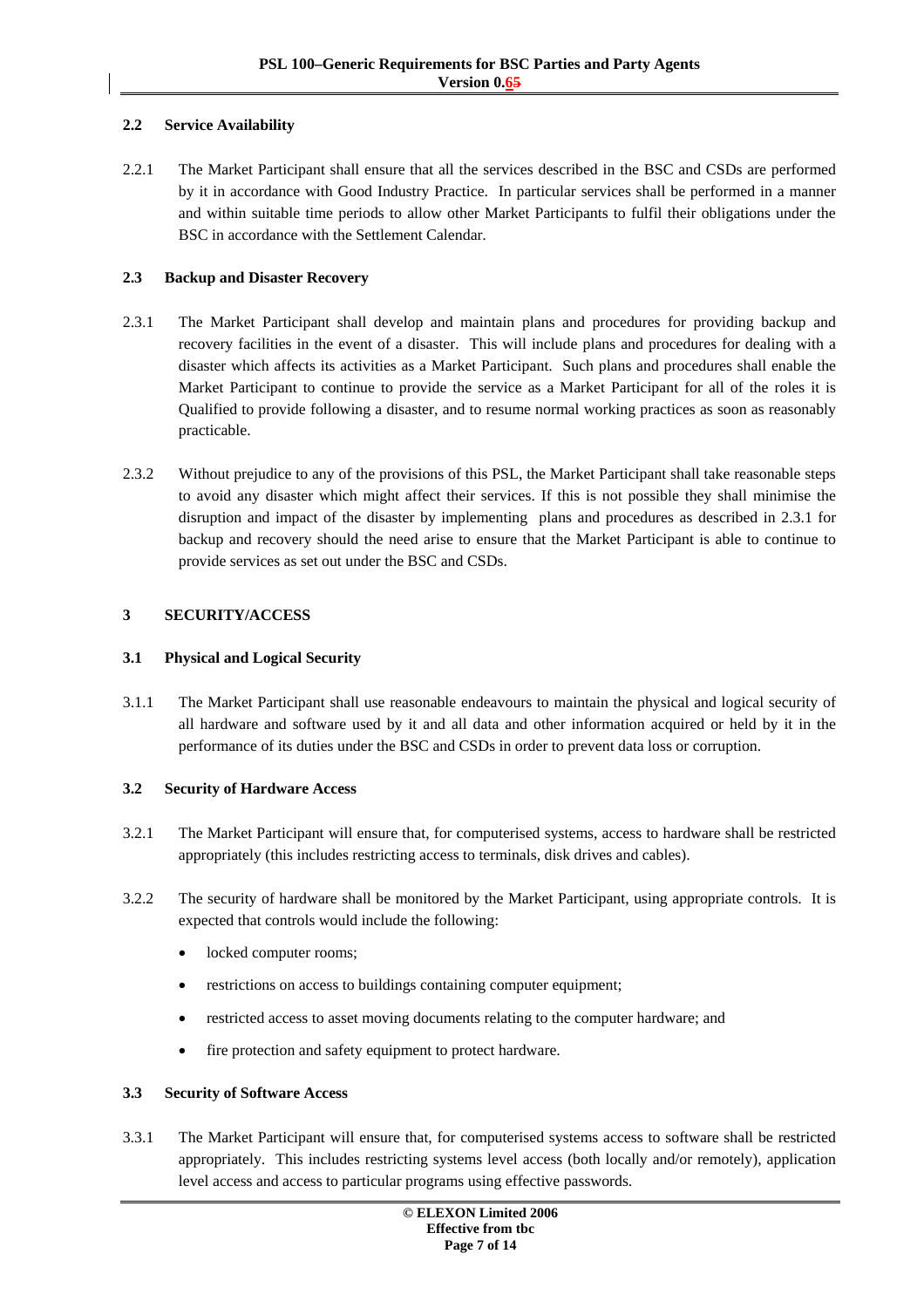- <span id="page-7-0"></span>3.3.2 The security of software shall be monitored by the Market Participant, using appropriate controls. It is expected that controls would include the following:
	- password protection at system, application and program level, and if appropriate, at a more detailed level;
	- preventing users from accessing the operating system prompt;
	- monitoring of reports showing attempted and/or actual access violations;
	- tighter controls than those already stated over access to special system privileges;
	- authentication of remote access attempts:
	- controls to safeguard the confidentiality and integrity of data passing over public networks;
	- restricted access to documents/systems forming part of the security system;
	- hardware/software mechanisms that can be independently evaluated to provide assurance that the system enforces the requirements of the security policy; and
	- audit trails kept and protected so that actions affecting security can be traced and attributed to the responsible party.

## **3.4 Access Controls**

- 3.4.1 The Market Participant will ensure that, controls shall exist to ensure that risk of intentional errors/fraud is minimised. Such controls should include mechanisms which ensure that access to data and documentary evidence is restricted to the appropriate individuals. Basic steps that would normally be expected to achieve adequate control in this area include:
	- a security policy communicated to all employees at the Market Participant's organisation and strongly endorsed by management;
	- procedures in place to ensure periodic reviews of security policy;
	- clear data ownership and ownership of all significant information assets including information, software, and physical assets; and
	- compliance with legal, contractual and Qualification requirements.

3.4.1.12 If computer systems are used by the Market Participant, controls should, in addition, include:

- restricting access to computer hardware, being tangible computer equipment such as terminals, cables, disk drives, servers, disks and magnetic media (e.g. tapes);
- restricting access to software, being and computer programs and all user documentation in respect of such programmes, as well as systems level access, application level access and access to particular programs; and
- restricting access to hard copy reports produced by the computer systems.
- 3.4.1.23 For computerised systems, controls need to cover the period during which the Market Participant's system is being developed and implemented, and the period of its operation. These controls must extend to system developers and system users.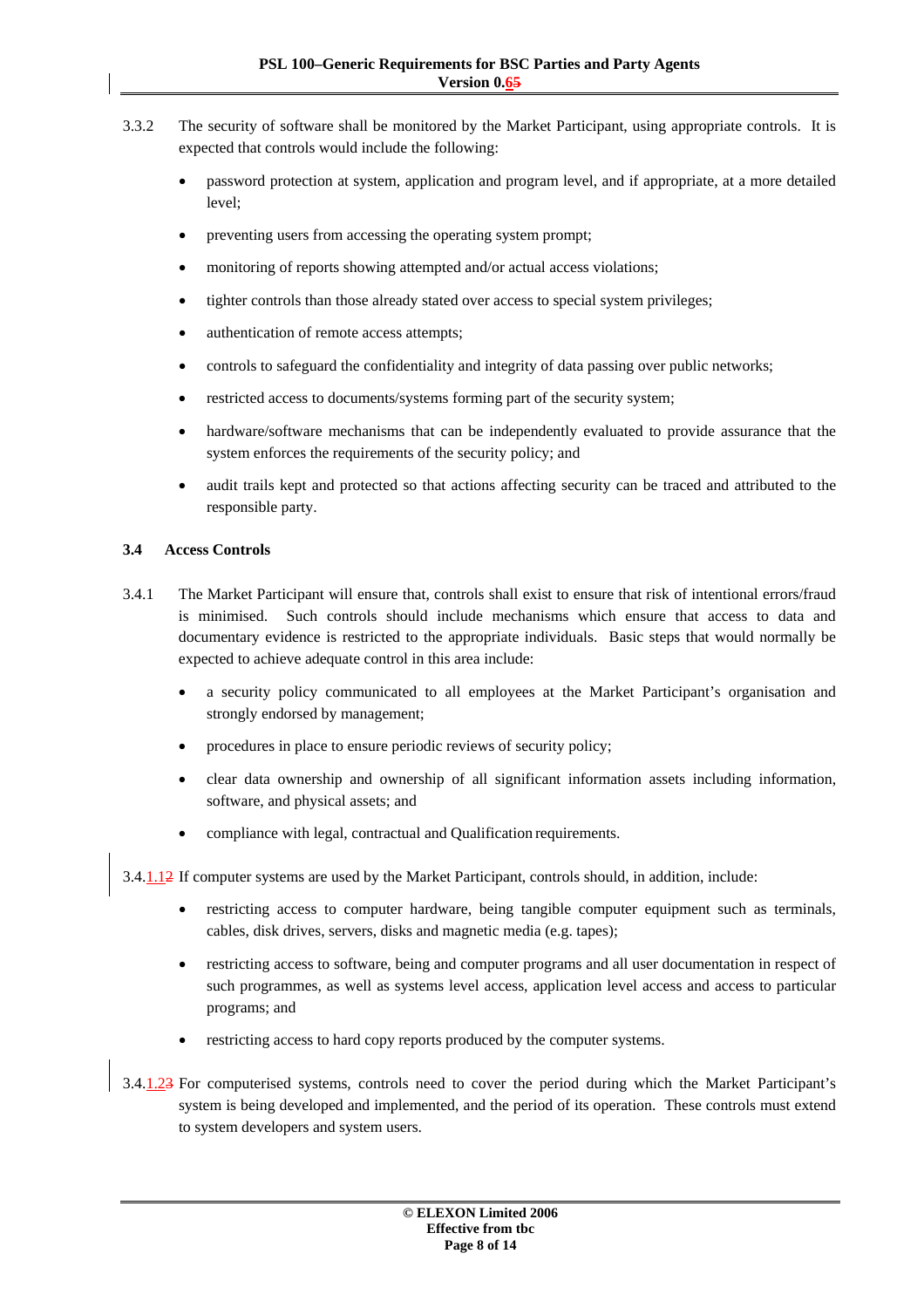<span id="page-8-0"></span>3.4.1.34 An organisation that complies with BS7799-3 on Information Security Management Systems will normally achieve the required minimum level of security for computerised systems.

## **4 DATA CONFIDENTIALITY**

#### **4.1 General**

- 4.1.1 Apart from the data flows to third parties required or permitted under the BSC or any CSD, access to data held by the Market Participant relating to the discharge of its duties under this PSL should only be permitted for people employed by the Market Participant.
- 4.1.2 Controls should ensure that confidentiality requirements are also compliant with applicable statutory requirements.

#### **4.2 Access to Non-Computerised Records**

- 4.2.1 For records which are not computerised access shall be restricted and controlled appropriately by the Market Participant. This includes ensuring that:
	- data is only made available to those parties legitimately entitled to receive it;
	- data is kept physically secure; and
	- data is adequately protected against risk of data loss against fire, water damage and theft.

### **5 PROCESSING**

#### **5.1 Operational Controls**

5.1.1 Where the Market Participant uses computerised systems there shall be controls over such systems to ensure that processing operates efficiently and effectively.

Such controls would be expected to include:

- ensuring that the correct versions of the application files are available at the appropriate time to allow efficient processing;
- scheduling of processes to ensure that processing is performed in the correct sequence;
- procedures to allow recovery in the event of a processing failure;
- procedures to "back out" erroneous changes to data caused by rogue programs;
- operational maintenance of the computer system to ensure that it is kept secure; and
- scheduling of data processing to ensure that timetables are met and output data is available on-time.

#### **5.2 Retention of Records**

5.2.1 The Market Participant must ensure that they have processes in place that are capable of maintaining data records together with the user ids of the persons creating or making changes to these records.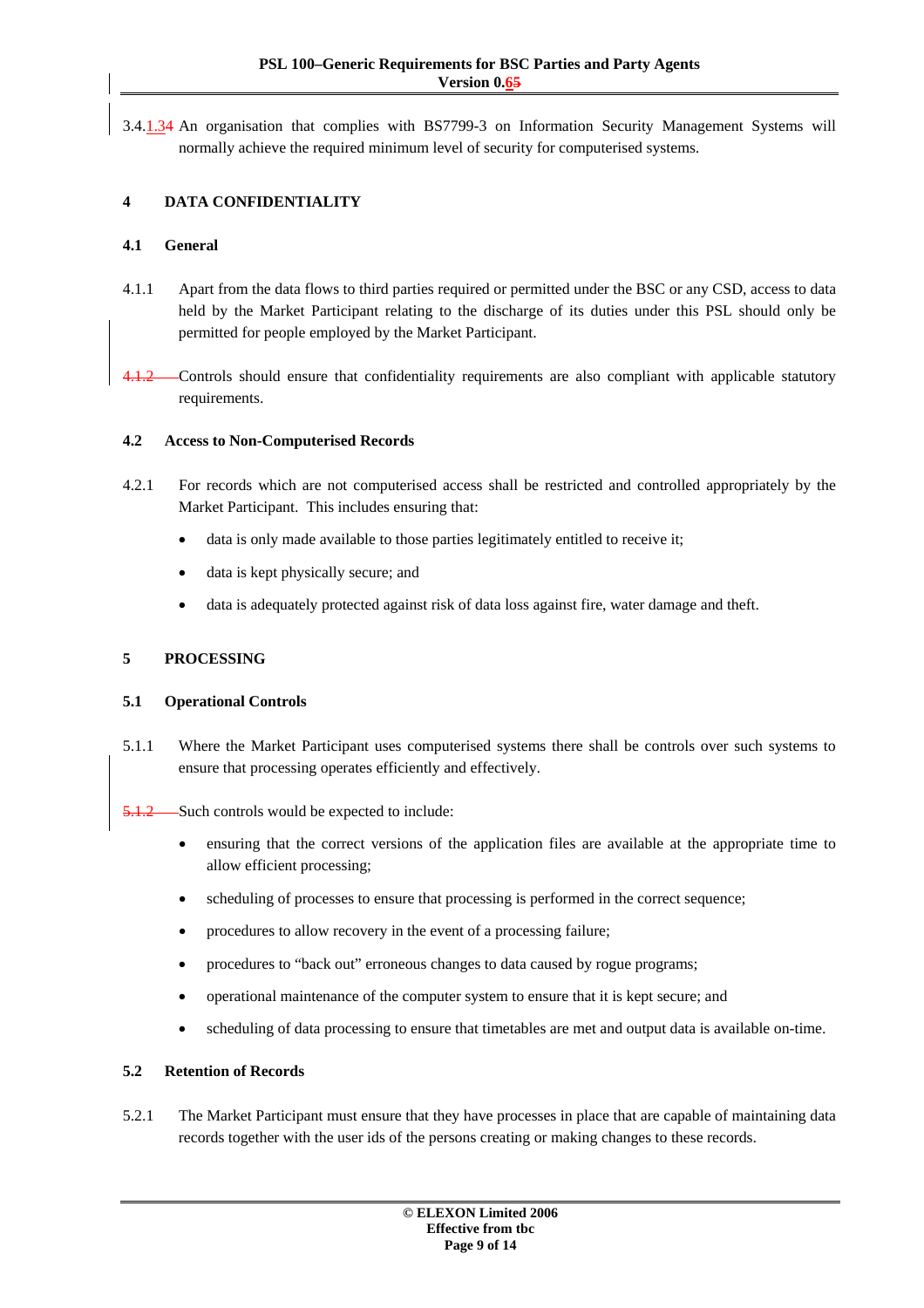<span id="page-9-0"></span>5.2.2 These records must contain such cross references as are necessary to allow verification by tracing data through processing, forwards and backwards, conveniently and old software programs and hardware must, where necessary, be retained to enable these records to be accessed.

## **5.3 Processing Continuity - Risk**

5.3.1 The Market Participant shall ensure that there are controls in place to minimise risks to processing continuity (this will in part be met by adequate access restriction as described in section [3\)](#page-6-0).

Basic controls that would be expected include:

- a documented security policy, communicated throughout the Market Participant's organisation to all employees;
- procedures to ensure periodic reviews of security policy;
- monitoring of the performance of data processing systems with procedures available to deal with problems;
- formal employment policy, including adequate documentation of the employment procedure, formal terms and conditions of employment and disciplinary procedures;
- adequate training of all staff; and
- adequate documentation of procedures, processes and, where appropriate, systems.

5.3.1.13 Where a computerised system is used by the Market Participant the following basic controls would also be expected:

- virus detection and prevention measures, communicated to all users;
- controls over computer operations to ensure that processing is executed in the correct sequence and that any dependencies between processes (e.g. waiting for a file to be available before starting a batch program) are correctly taken into consideration;
- formal change control procedures;
- appropriate maintenance arrangements for hardware and software;
- system housekeeping procedures to maintain the integrity and availability of services;
- support facilities, such as help desks; and
- clear responsibilities and procedures for systems operation and maintenance.

## **5.4 Processing Continuity - Impact**

- 5.4.1 The Market Participant will ensure that sufficient controls shall exist to minimise the impact of unwanted cessation of processing including:
	- ensuring that data is correctly recovered and processing correctly resumed; and
	- ensuring that processing is resumed as soon as possible.
- 5.4.2 The Market Participant shall ensure that there are controls to ensure adequate recovery procedures for both short and long term interruptions of processing in any or all of the systems. In particular this will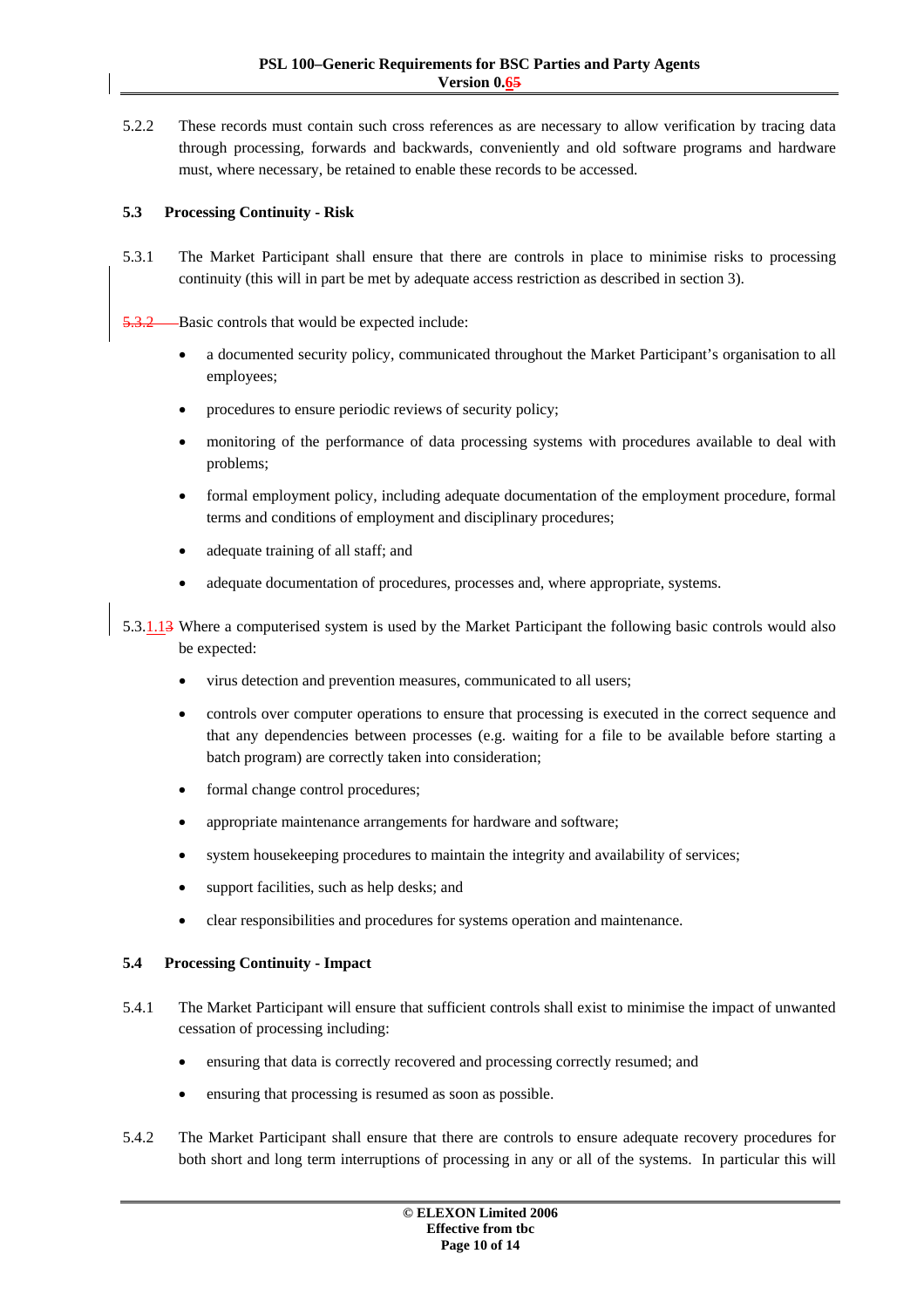<span id="page-10-0"></span>prevent, where possible, or detect and correct any loss of transmitted data. In the case of computerised systems this would include all software and data, including archived data.

5.4.3 The service shall be capable of performing whatever retrospective processing may be needed to catch up with processing requirements after an interruption to processing.

Controls that would be expected include:

- a fully documented and tested disaster recovery plan in place (as described in Section 2.3); and
- procedures for the periodic review and testing of disaster recovery plans, which should be performed at least annually.
- 5.4.3.15 Where a computerised system is used by the Market Participant additional controls which would be expected include:
	- backups of programs and data to ensure essential data and software can be restored in the event of a disaster;
	- periodic testing of restoration of backed up data;
	- features within the database management system software to safeguard data integrity in the event of a system failure (such as transaction logging); and
	- insurance policies to cover hardware and communications.

## **5.5 Interface Controls**

- 5.5.1 The Market Participant will put controls in place to ensure input, processing, output and communications to other Market Participants are valid and may include the use of software validation checks and exception reporting to identify problems. Controls should include procedures to ensure that data is:
	- complete;
	- accurate; and
	- authorised.

## **6 CHANGE CONTROL**

## **6.1 Change Control – Qualified Systems[2](#page-10-1)**

6.1.1 The Market Participant shall ensure that any changes to its Qualified systems and processes are made and implemented only in accordance with its Qualified change management control process.

## **6.2 Change Control – All Systems**

-

6.2.1 Where the Market Participant develops computerised systems there shall be controls over the development of such systems to ensure that the system is correctly constructed and that the risk of unintentional errors arising from poor software, clerical procedures or for other reasons is minimised.

<span id="page-10-1"></span> $2$  This section is not applicable to LDSOs, except when operating as a SMRA or UMSO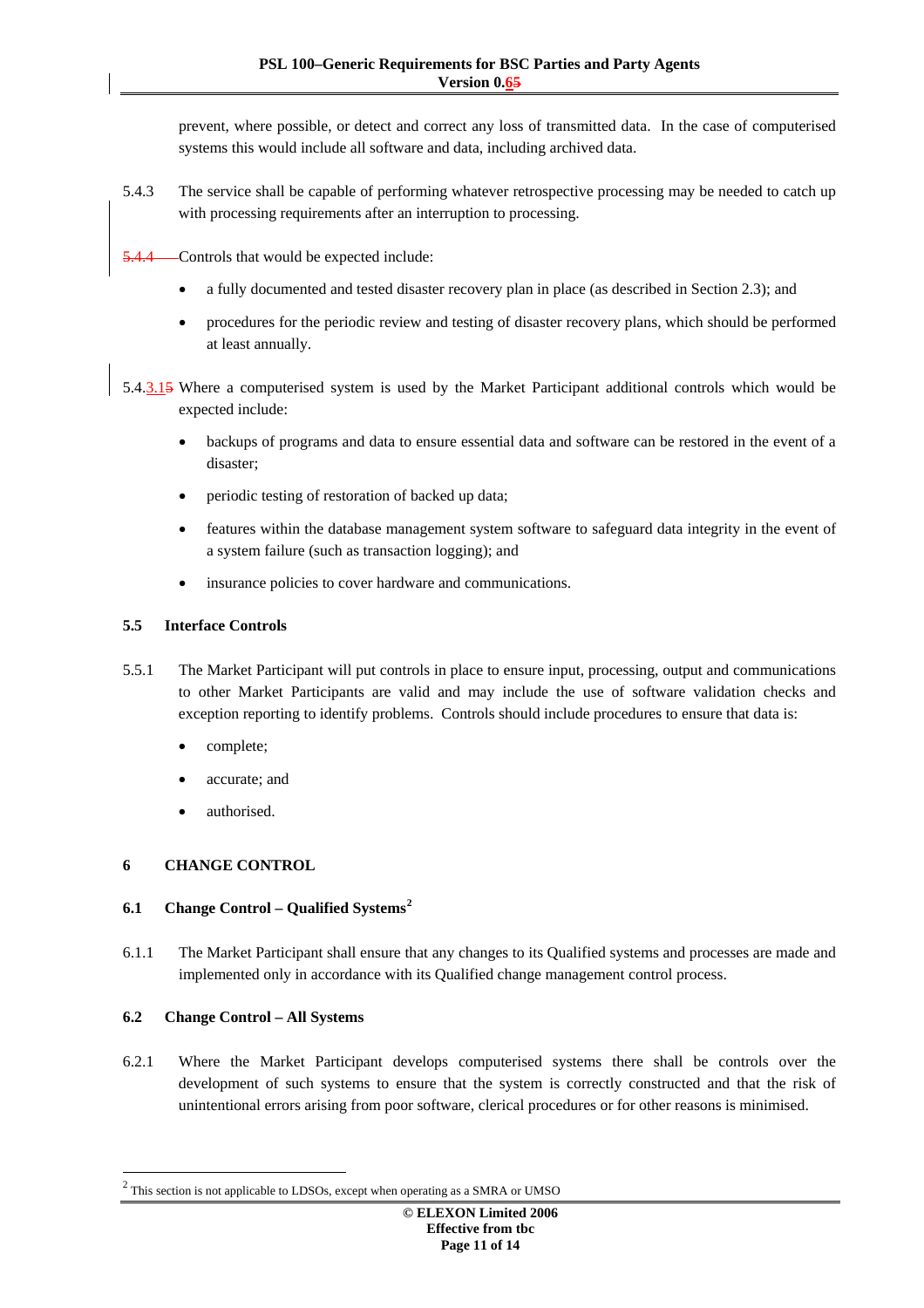- <span id="page-11-0"></span>6.2.2 The Market Participant shall prepare, maintain and update a change management document setting out its change management control procedures.
- 6.2.3 Where the Market Participant utilises computerised systems there shall be controls over systems to ensure that the risk of unintentional errors arising from incorrect implementation is minimised.

## **7 COMMUNICATIONS**

## **7.1 Data Transfer Network[3](#page-11-1)**

- 7.1.1 Where directed by the relevant BSC Procedure Market Participants shall send and receive data and other information relating to its activities as a Market Participant in accordance with the SVA Data Catalogue.
- 7.1.2 Except to the extent otherwise specified by the BSC and relevant BSC Procedure, the Market Participant shall use the Managed Data Network for data transfers defined in this PSL and other CSDs to any third party unless an alternative method for data transfer is agreed with that third party for data transfer to that third party.
- 7.1.3 The Market Participant shall ensure that it acknowledges receipt of data received by it as Market Participant from a third party, on receipt of that data. The Market Participant shall ensure that any intended recipient receives the data despatched by the Market Participant.
- 7.1.4 If the Market Participant uses the Managed Data Network to receive or despatch data, its obligation to acknowledge receipt and to ensure receipt by the recipient shall be discharged when the Market Participant sends or receives an automatic acknowledgement generated by the Market Participant's or the recipient's Managed Data Network gateway.

## **7.2 Communication and Transmission Controls**

- 7.2.1 Where the Market Participant uses computerised systems there shall be controls over the transmission of data to ensure that the files are transmitted completely and accurately to the correct authorised recipient. Such controls would be expected to include:
	- checking that the file has been completely transmitted and received;
	- ensuring that the file transmitted has not had errors introduced by the transmission process;
	- checking that the correct authorised party has received the file; and
	- ensuring that if more than one authorised party receives data from the Market Participant, then each recipient obtains an exact copy of the data submitted.

## **8 REQUIREMENTS FOR CONTROLS**

## **8.1 General**

-

- 8.1.1 All controls devised to meet the BSC Panel requirements should:
	- effectively meet the relevant control objective(s):

<span id="page-11-1"></span>This section is not applicable to CVA MOAs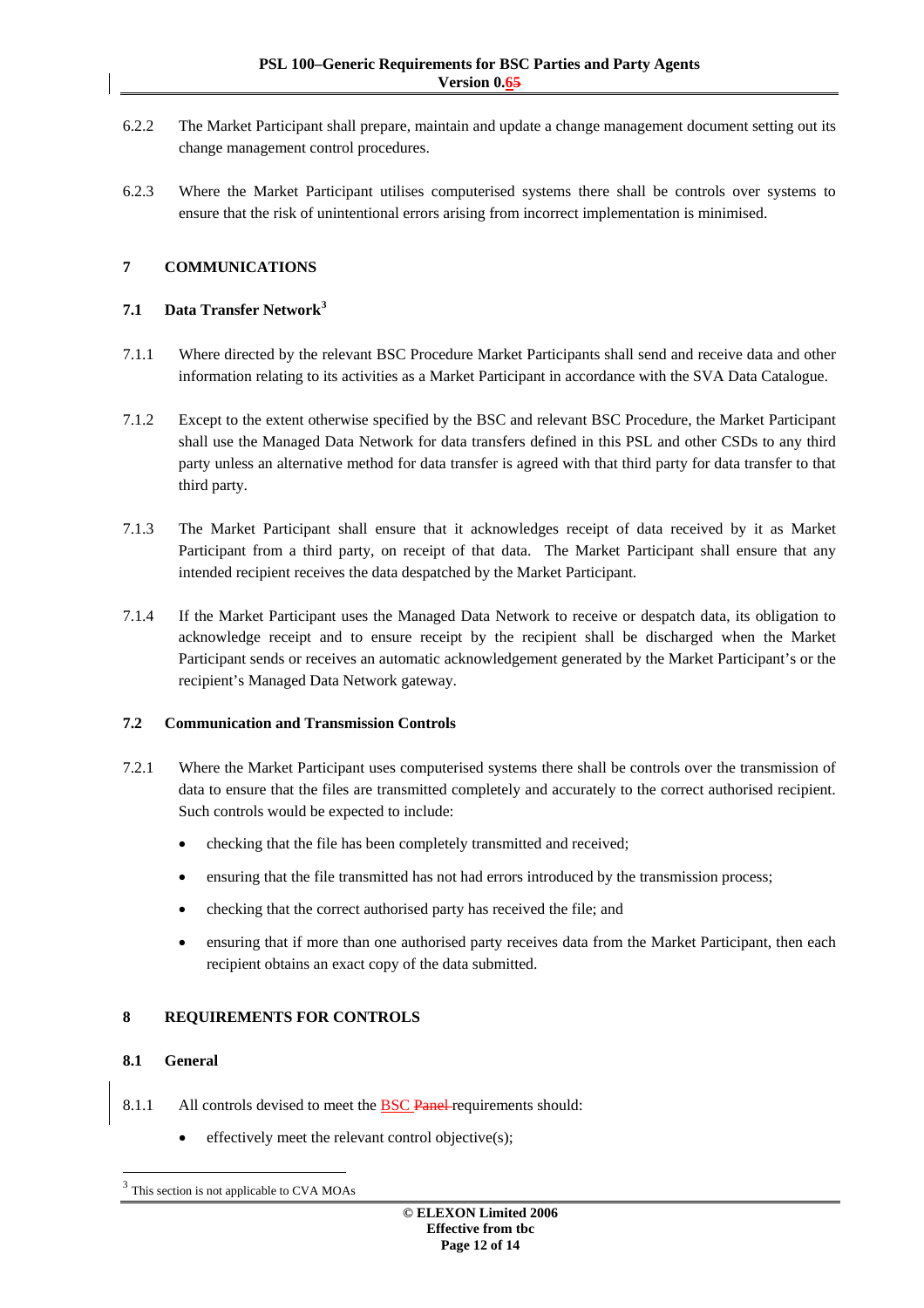- <span id="page-12-0"></span>be operated effectively throughout the relevant period;
- be verifiable;
- have documented procedure; and
- have this operation recorded.

8.1.1.12 For example, if a particular control requires that a check is performed then there should be a record made whenever that check is performed so that the correct operation of the control can be verified.

## **9 PROCESSING AUDITABILITY**

#### **9.1 General**

- 9.1.1 The Market Participant shall ensure that all processes which affect Settlement shall be verifiable. This means that:
	- processes must be documented so that anyone wishing to verify the processing has a description of what it should be;
	- all processing must be recorded and these records must contain such cross references as are necessary to allow verification by tracing data through processing, forwards and backwards, conveniently; and
	- audit trails must be maintained as described in the BSC and relevant CSDs.

## **10 PROVISION OF DATA**

#### **10.1 Provision of Data to BSCCo and Associated Suppliers**

- 10.1.1 The Market Participant shall provide other Market Participants and BSCCo with data and other information derived from its systems and processes within the timescales defined in the BSC and any relevant CSDs in order to enable the other Market Participant and/or BSCCo to satisfy its related obligations under the BSC and any relevant CSDs including this PSL. All such communications shall be date-time stamped by the Market Participant who is sending the data.
- 10.1.2 Supplier Agents shall provide their Associated Supplier with all the information necessary to enable the Associated Supplier to report at any time.

#### **10.2 Provision of Data for resolution of Trading Disputes**

- 10.2.1 The Market Participant shall retain the Settlement data acquired or held by it for a minimum period of 40 months after the Settlement Day, the first 28 months of Settlement data being retained in a form capable of supporting a Volume Allocation Run and the remaining 12 months of Settlement data being retained in a form which can be supplied in 10 Business Days, if requested by the Panel, for input into an Extra-Settlement Determination.
- 10.2.2 In the event that Settlement data beyond 40 months after the Settlement Day is required to be retained in support of an Extra-Settlement Determination, the Market Participant shall retain the Settlement data relating to the Settlement Days as requested by the Panel.